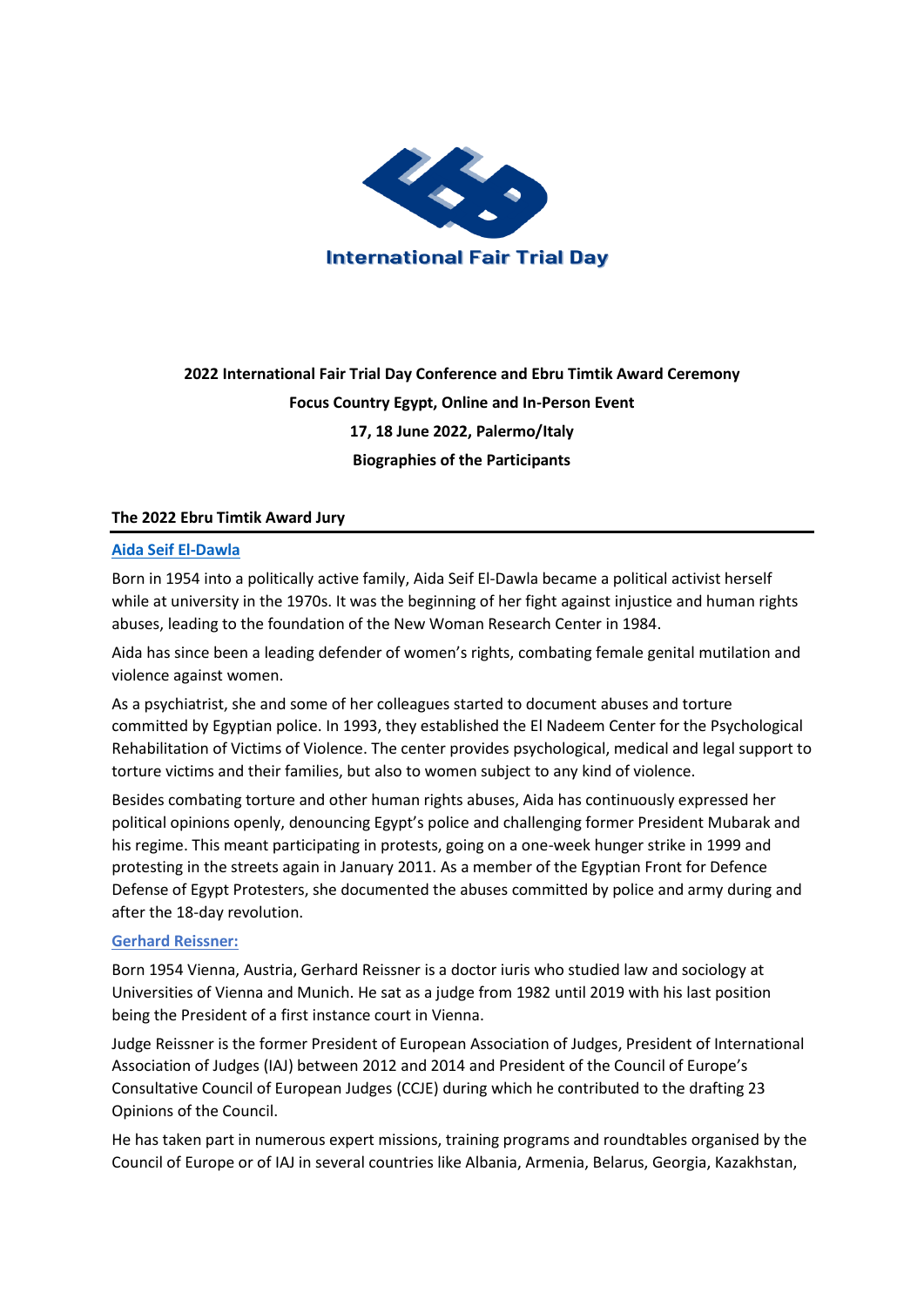Moldova, Montenegro, Serbia, Turkey and Ukraine. He took part in the projects carried out by the Council of Europe European Commission for the efficiency of justice (CEPEJ).

Judge Reissner acted as an expert of the Venice Commission's missions regarding opinions on specific legislations in Armenia, and Ukraine. He delivered trainings as an expert on Rule of Law organized by the European Judicial training Network (EJTN). He took part in missions held by IAJ to Albania, Bahrein, Bulgaria, Colombia, Egypt, Hungary, Morocco, Serbia, Slovakia and Turkey. He is currently the Honorary President of IAJ and Representative of IAJ at the UN in Vienna.

## **[Monica Ruocco:](https://docenti.unior.it/index2.php?content_id=22260&content_id_start=1&parLingua=ENG)**

Professor Monica Ruocco is a full Professor of Arabic Language and Literature at the Asia, Africa and Mediterranean Department of the Oriental University of Naples. She holds several other important academic positions at different academic institutions across Italy and beyond.

She acted as the President of the European Association for the Modern Arabic Literature (EURAMAL) and of the Italian Society of Middle East Studies (SeSaMO). Her academic interests range from narrative to theatrical production of the countries of the Near East and the Maghreb to Arabic contemporary literature and drama and her numerous essays are published in Italy and abroad. She published numerous articles, essays and books reflecting to her field of interest.

## **[Suzanne Adely](https://slucuny.swoogo.com/OurEconomy/speaker/55374/suzanne-adely)**

Suzanne Adely is a labor and community organizer and human rights attorney who has worked in New York, Chicago, Egypt, India and other locations on a spectrum of labor and human rights initiatives. A graduate of CUNY School of Law, she joined the Food Chain Workers Alliance (FCWA) in 2017 and supports several of their organizing and policy initiatives. FCWA is a coalition of 33 workerbased organizations organizing at the frontlines of the food supply chain in the U.S. and Canada. She is the founder of the Global Worker Solidarity Network, a social media site that has facilitated bottom-up support for worker campaigns around the globe. She is the co-chair of the International Labor Justice Working Group and International Committee of the National Lawyers Guild, bureau member of the International Association of Democratic Lawyers and a long time Arab-American community organizer.

## **[Şebnem Korur Fincancı](https://phr.org/people/sebnem-korur-fincanci/)**

Şebnem Korur Fincancı, MD is one of Turkey's leading human rights activists and an internationallyrecognized forensic expert. Former President of the Human Rights Foundation of Turkey, Turkey's largest human rights organization (together with the Human Rights Association as the founding organization), and currently Chair of the Turkish Medical Association Dr. Fincancı is one of the authors of the Istanbul Protocol, the international standard for forensic investigation and documentation of torture. She was the head of Istanbul University's forensic medical department until she was forced from the position because of her support for human rights and academic freedom. She is one of the founders of the Turkish Penal Code association.

Dr. Fincancı has received numerous awards, including the Hessian Peace Prize in 2018 and the Hrant Dink Award in 2014. She has served on the board of the Forensic Medical Experts Association, the Istanbul Medical Chamber, the Turkish Medical Association, and the Human Rights Advisory Board of the Prime Ministry. She was honored at the 2017 PHR gala, where she received the Physicians for Human Rights Award.

Dr. Fincancı graduated from the Cerrahpaşa Faculty of Medicine at Istanbul University in 1983 and finalized her specialization training at the Forensic Medical Institute in 1987. She received her associate professorship at Istanbul University in 1990, her professorship in 1996, and was promoted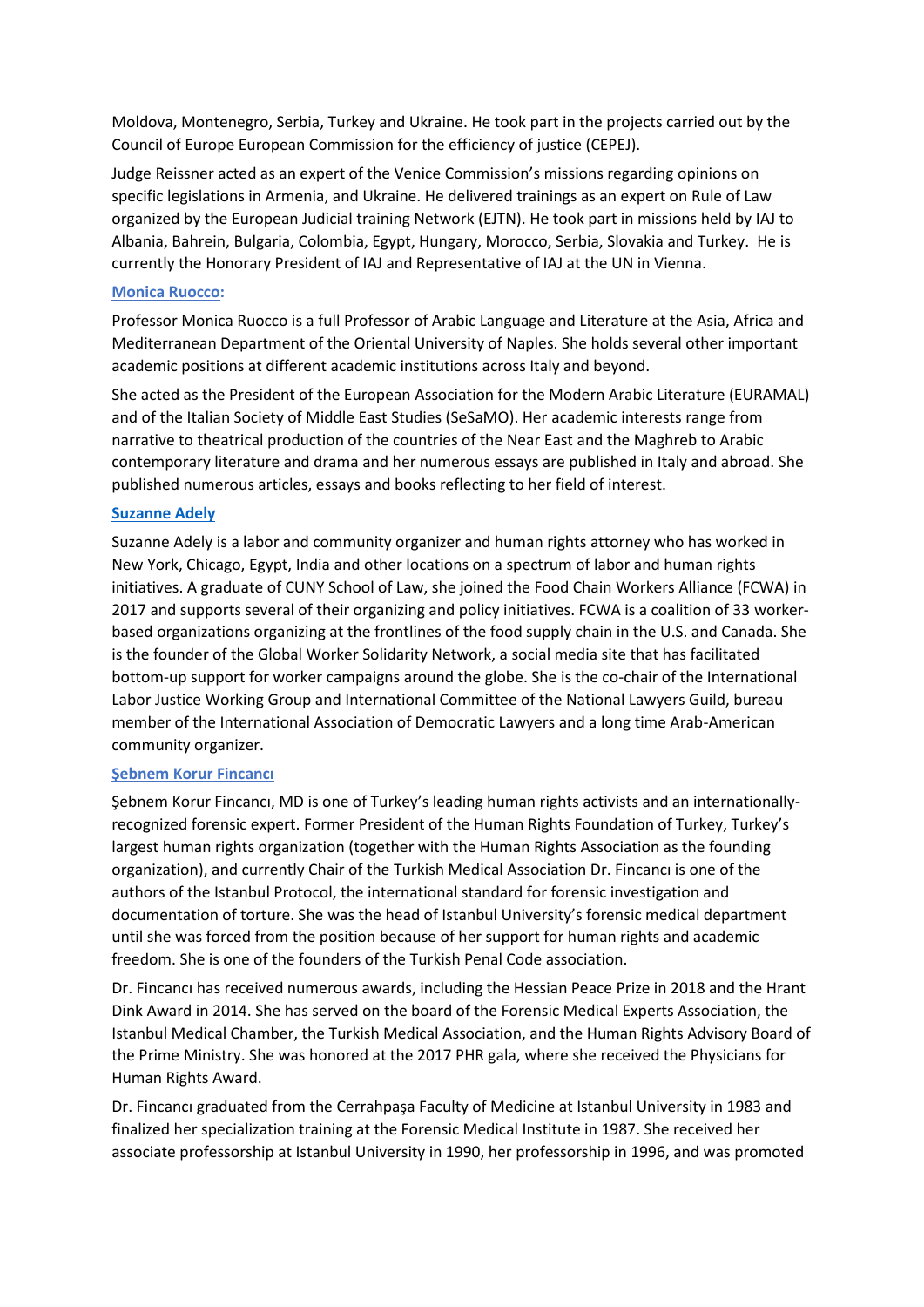to the head of the department in 1997. In 1999, she established the first forensic medical outpatient clinic in Turkey. Dr. Fincancı has also studied classical archaeology at Istanbul University.

## **The 2022 Ebru Timtik Award Artist**

#### **[Fatma Bucak:](https://italianacademy.columbia.edu/directory/fatma-bucak)**

Fatma Bucak, born in 1984 in Turkey, lives and works between London and Istanbul. She studied Philosophy at Istanbul University and History of Art and Etching in Italy at the Albertina Academy of Fine Arts, before completing her MA in Photography at the Royal College of Art, London. Bucak's practices in performance, photography, sound, and video center on political identity, cultural and gender norms, and landscape as a space of historical renegotiation. Investigating the fragility, tension and irreversibility of history, the power of testimony and memory in her practice she often questions traditional forms of history-making.

Her solo exhibitions include *So as to find the strength to see,* Merz Foundation, Torino and GAM - Galleria d'Arte Moderna Sant'Anna, Palermo, Italy; *An obscure sentiment lurking at the edge of my conscious,* Pi Artworks, Istanbul, Turkey, (2018); *Damascus Rose,* Harpe 45, Lausanne, Switzerland; *Sticks and Stones,* Pi Artworks London, UK (2017); *And men turned their faces from there,* Brown University David Winton Bell Gallery, USA; *Suggested place for you to see it,* Pori Art Museum, Finland (2016); *Nothing is in its own place,*Alberto Peola Gallery, Turin, Italy (2015); *Over a line, darkly,* Artpace, San Antonio, Texas, USA (2015); *I must say a word about fear,* Castello di Rivoli, Museum of Contemporary Art, Turin, Italy (2014); *Yet an Other Story About the Fall,* ARTER, Istanbul, Turkey (2013) and duo exhibitions include *A Colossus on Clay Feet,* The Italian Cultural Institute of New York (2019). Major group exhibitions and screenings include: Green Art Gallery, Dubai; Casa Victor Hugo, Havana (2018); GIBCA – Goteborg International Biennial for Contemporary Art; Meeting Points 8: Both sides of the curtain – Mophradat, Beirut Art Center (2017); International Festival of Non- Fiction Film and Media, MoMA, New York, USA; Jewish Museum, NY, USA (2015); Art in General Screening Programme, NY (2014); Bloomberg New Contemporaries 13, ICA, London, Spike Island, Bristol, UK (2013) and 54th Venice Biennale - Tese di San Cristoforo, Italy (2011). Selected awards and art residencies include Premio New York – ISCP (2019); La Cité Internationale des Arts, Paris (2017); Artpace San Antonio, Texas (2015); Townhouse International Art Residency, Cairo (2014); Illy Present Future Award, Italy (2013).

#### **Video Message**

#### **[Mary Lawlor:](https://www.ohchr.org/en/special-procedures/sr-human-rights-defenders/ms-mary-lawlor)**

Ms. Mary Lawlor took up the mandate of Special Rapport on the situation of human rights defender on 1 May 2020, following the Human Rights Council [decision 43/115.](https://undocs.org/A/HRC/DEC/43/115)

Ms. Lawlor is currently an Adjunct Professor of Business and Human Rights in the Centre for Social Innovation (CSI), School of Business, Trinity College Dublin. She is a member of the Advisory Board of the School of Business.

She has worked extensively with and on the situation of human rights defenders.In 2001 she founded *Front Line Defenders* - *the International Foundation for the Protection of Human Rights Defenders to* concentrate on human rights defenders at risk. As Executive Director from 2001-2016, Ms. Lawlor represented Front Line Defenders and had a key role in its development.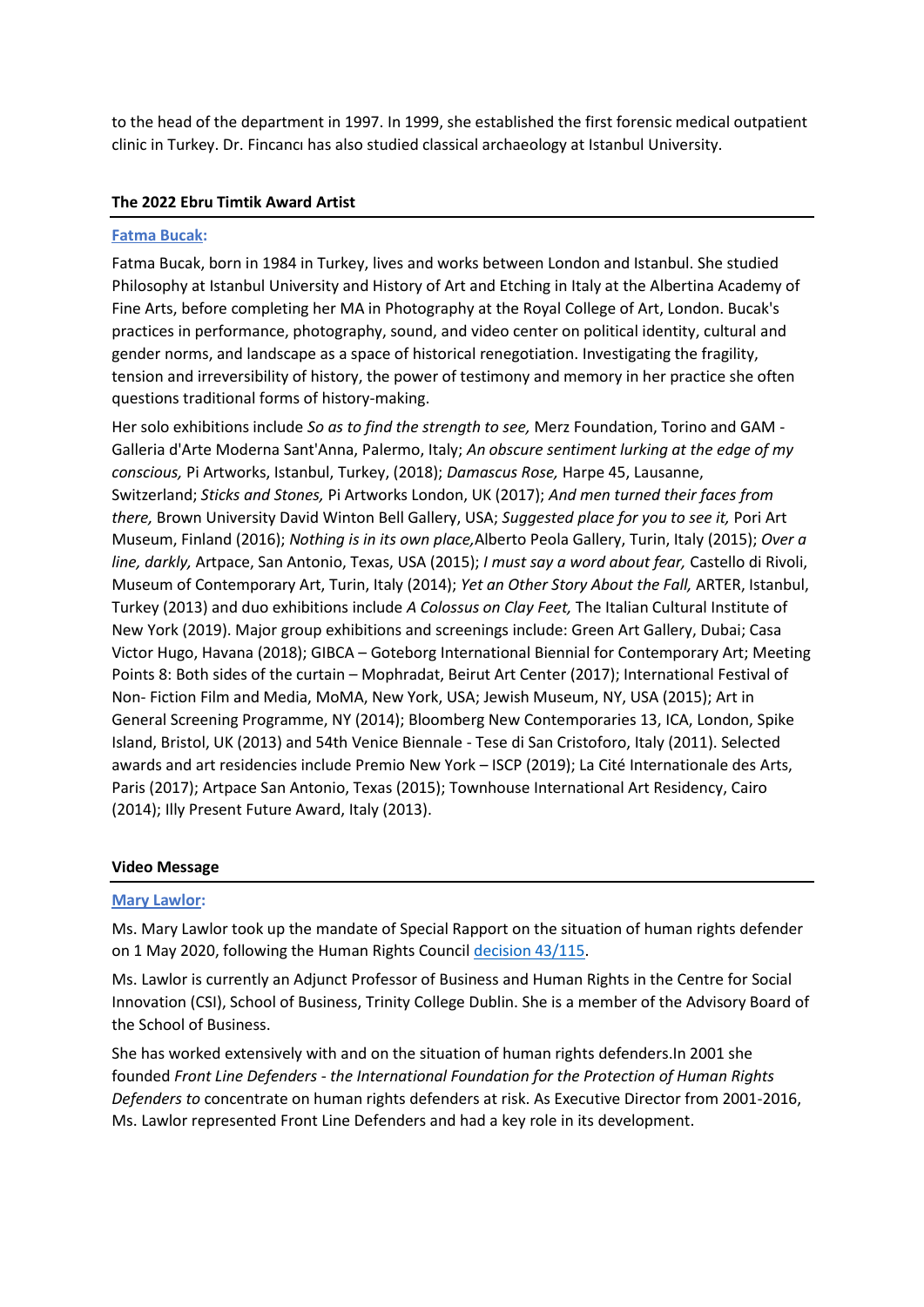Ms. Lawlor was previously the Director of the Irish Section of Amnesty International from 1988 to 2000, became a Board member in 1975 and was elected Chair from 1983 to 1987. She has a BA in Philosophy and postgraduate degrees in Montessori Teaching and Personnel Management.

Ms. Lawlor is on the Advisory Board of the Centre for Ethics in Public Life, School of Philosophy, University College Dublin.

## **Keynote Speech**

#### **[Prof Philippa Webb:](https://nam12.safelinks.protection.outlook.com/?url=https%3A%2F%2Fcfj.org%2Fpeople%2Fphilippa-webb%2F&data=05%7C01%7C%7C6378f5c39b9143b0ba1a08da47c0e6ef%7C84df9e7fe9f640afb435aaaaaaaaaaaa%7C1%7C0%7C637901191113278448%7CUnknown%7CTWFpbGZsb3d8eyJWIjoiMC4wLjAwMDAiLCJQIjoiV2luMzIiLCJBTiI6Ik1haWwiLCJXVCI6Mn0%3D%7C3000%7C%7C%7C&sdata=AqgJ36quCNlNUzWR70IXLqeZem4r6PUST8uHOq9LfJM%3D&reserved=0)**

Professor Philippa Webb is Professor of Public International Law at King's College London and a barrister at Twenty Essex chambers. She is a specialist in public international law and represents states, companies, organisations and individuals in domestic and international courts, including the International Court of Justice, the European Court of Human Rights and the UK Supreme Court. She has been described as "the foremost expert on state immunity" and is a leading scholar on international dispute settlement and human rights (including the right to a fair trial, freedom of expression, and the prohibition of genocide and modern slavery). She is the founding co-director of the King's Centre on International Governance and Dispute Resolution and a member of the Public International Law Advisory Panel of the British Institute of International & Comparative Law.

Professor Webb has held positions in the Presidency of the International Court of Justice, the Office of the Prosecutor at the International Criminal Court and in United Nations Headquarters. Her publications include [The Right to a Fair Trial in International Law](https://global.oup.com/academic/product/the-right-to-a-fair-trial-in-international-law-9780198808398?cc=gb&lang=en&) (OUP 2020, with A Clooney) and [Oppenheim's International Law: United Nations](https://global.oup.com/academic/product/oppenheims-international-law-united-nations-9780198808312?cc=us&lang=en&) (2017, with R Higgins, D Akande, S Sivakumaran and J Sloan), both of which have been awarded the American Society of International Law's Certificate of Merit. Her treatise, [The Law of State Immunity](https://global.oup.com/academic/product/the-law-of-state-immunity-9780198744412?cc=gb&lang=en&) (2015, with H Fox) has been cited by leading courts around the world.

## **Contributors of the 2022 International Fair Trial Day Conference**

### **Antonello Armetta:**

Antonello Armetta is a lawyer practicing in Italy and specializing in civil law. He is the Chair of the Palermo Bar Association which is the organization hosting the 2022 International Fair Trial Day in Palermo.

#### **Antonio Mazzeo:**

Antonio Mazzeo is a peace-researcher and journalist extensively working on the themes of peace, militarization, the environment, human rights, and the fight against mafia crime. He received the "G. Bassani Award - Italia Nostra 2010" (*Premio G. Bassani – Italia Nostra 2010*) for journalism. In October 2020, he was awarded by the Disarmament Archive with the "Golden Dove for Peace" (*Colomba d'oro per la Pace*) as recognition "for having interpreted for years of journalism and writing as a mission to defend human rights and denounce injustices".

#### **Bahey [eldin Hassan:](https://www.ictj.org/about/bahey-eldin-hassan)**

Bahey eldin Hassan is the Director of the Cairo Institute for Human Rights Studies (CIHRS), an independent regional non-governmental organization founded in 1993 to promote respect for the principles of human rights and democracy in the Arab region. CIHRS produces analysis on the difficulties of applying international human rights law and disseminating human rights culture in the Arab region and conducts advocacy in national, regional and international human rights mechanisms and contribute to the capacity building of Arab Human rights NGO's.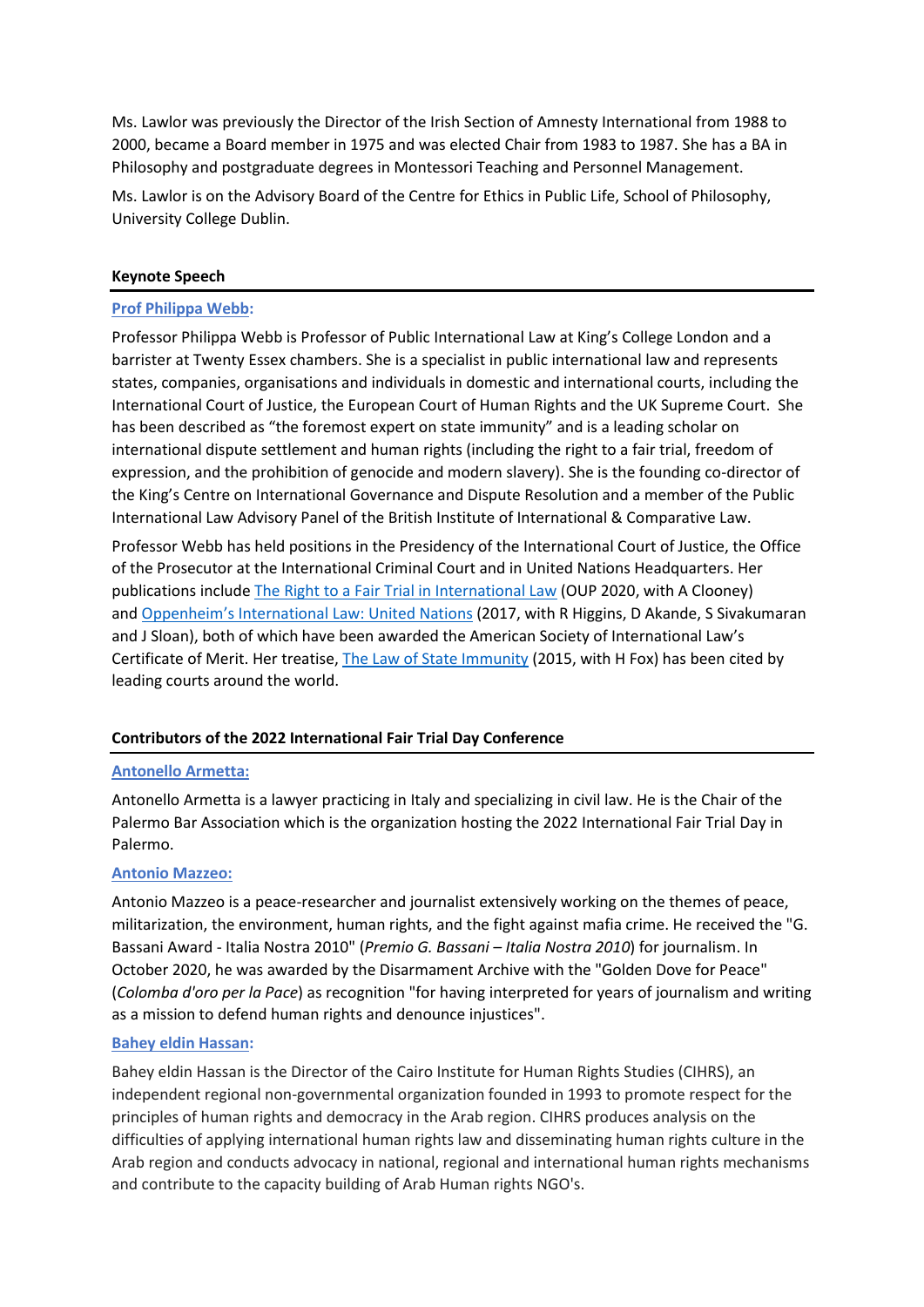Mr. Hassan is also a member of the Board of the EuroMed Human Rights Foundation, member of the Advisory Bord of Middle East Watch and is a lecturer on human rights and democracy in the Arab region. He is the editor in chief of several books, including the CIHRS Annual Reports on the Human Rights in the Arab Region and contributed to several books that were published in Europe and US.

human rights defender, Director of the Cairo Institute for Human Rights Studies

## **Barbara Spinelli:**

Barbara Spinelli is Co-President of ELDH and a human rights lawyer, banned from Turkey for her activities as international observer. Co-president of the European Association of Lawyers for Democracy & World Human Rights. Member of the Bologna Bar Council' Human Rights Committee and of the Commission for Relations in Mediterranean Area of the Italian Bar Council (CNF). Femicide expert for UN. Awards: SEN Prize for standing out in defense of women's right, CNF medal of merit for her activities as international observer.

## **[Edmond Claude Frety:](https://www.frety-avocats.fr/)**

Edmond-Claude Frety has been practicing law at the Paris Bar Association since 2001, mainly in criminal law including business criminal law for the defense of natural and legal persons. He also practices in intellectual property law and press law. Edmond-Claude Frety is a member of the Council of the Order (2019-2021) and former First Secretary of the Conference. He is the member of the Human Rights Commission of the Paris Bar Association and Secretary General of the International Observatory for Lawyers in Danger.

### **Francesca Restifo:**

Francesca Restifo is Senior Human Rights Lawyer and Permanent Representative to the United Nations (UN) for the International Bar Association's Human Rights Institute (IBAHRI). Previously she worked at the UN Refugee Agency (UNHCR), initially based in Central America, serving as Senior Americas Legal Expert in UNHCR's Regional Legal Unit, later as Advisor in the Executive Office of the Assistant High Commissioner for Protection, on the Global Compact on Refugees. Prior to that, she was the Deputy Executive Director and International Advocacy Director of an International Human Rights NGO, based in Geneva. She has also worked as Human Rights Advisor at the World Organization Against Torture (OMCT).

From 2003 until 2007, Francesca Restifo served as Legal Advisor at the EU European Parliament's Committees on Civil Liberties (LIBE) and on the Sub-Committee on Human Rights (DROIT). She was also legal advisor in the European Parliament's Committee of the Inquiry on Extraordinary Renditions (TDIP Committee). She owns a Master Degree in Law at the University "La Sapienza" (Rome, Italy), and a LLM in Law and Economics at the University of Rotterdam (Netherlands). She studied Law at the Universities of Hamburg (Germany) and Vienna (Austria). She also owns a specialization in Human Rights, International and European Law obtained at the KULeuven University (Belgium).

## **[Giuseppe Acconcia:](https://www.opendemocracy.net/en/author/giuseppe-acconcia/)**

Giuseppe Acconcia is an award-winning journalist and researcher focusing on the Middle East; researcher at the University of Padova, visiting scholar at the University of California (UCLA), teaching assistant at Bocconi, and a lecturer at the Cattolica University in Milan (Aseri). His research interests focus on youth and social movements, Iranian domestic politics, and the state and transformation in the Middle East. He is the author of The Great Iran (Exorma, 2016), Egypt. Military Democracy (Exorma, 2014) and The Egyptian Spring (Infinito, 2012). He publishes in Il Mulino, The International Spectator, the Carnegie Endowment for International Peace (Sada) and Palgrave.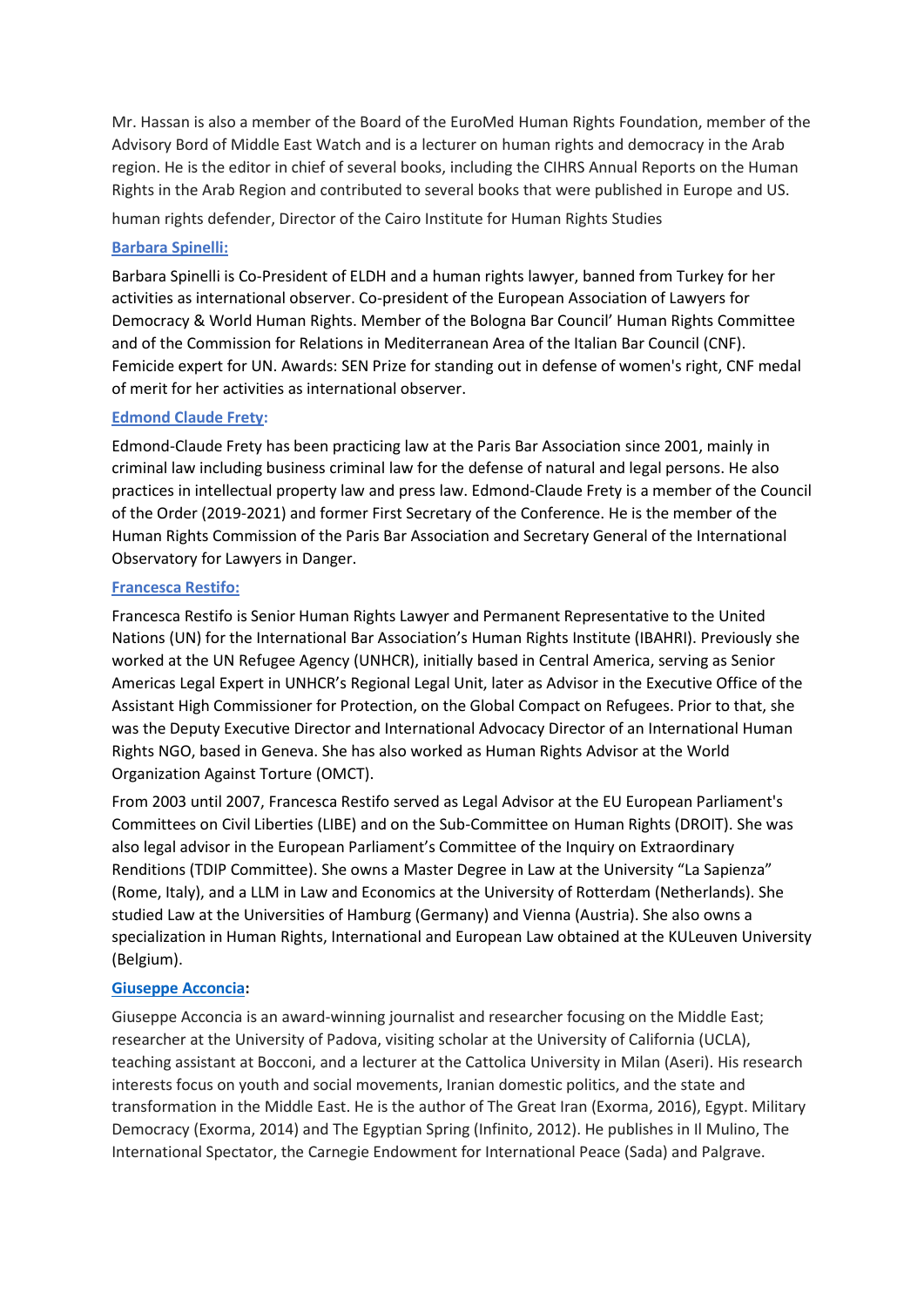## **[Baroness Helena Kennedy QC:](https://www.doughtystreet.co.uk/barristers/helena-kennedy-qc)**

Helena Kennedy is one of Britain's most distinguished lawyers. She has spent her professional life giving voice to those who have least power within the system, championing civil liberties and promoting human rights.

She has used many public platforms – including the House of Lords, to which she was elevated in 1997 – to argue with passion, wit and humanity for social justice. She has also written and broadcast on a wide range of issues, from medical negligence to terrorism to the rights of women and children.

## **[Jacqueline Scott:](https://www.fortneyscott.com/jacqueline-r-scott)**

Jacqueline Scott is a co-founder of FortneyScott, where her diverse practice focuses on business, international, and workplace matters. She counsels U.S. and foreign-based clients on complying with U.S. workplace and tax laws and assists U.S. employers in expanding outside the U.S. She regularly advises clients on workplace investigations, executive compensation and related tax and employment issues; Service Contract and Davis Bacon audits and related matters; worker classification issues; and compliance with the wage and hour requirements of the Fair Labor Standards Act and related state laws.

Ms. Scott is a frequent lecturer on issues of international labor and employment law, including, expatriate and secondment agreements, overtime, minimum wage, data privacy, worker classification status, international tax, and human rights. She holds key leadership positions in international professional organizations, including, serving as Vice President of the Union Internationale des Avocats (International Association of Lawyers or UIA). UIA is an international association of lawyers committed to the protection of human rights, including worker's rights and the defense of their universal nature, including, specifically, the defense of lawyers' human rights in protecting the human rights of others. Ms. Scott also serves as Director General of the Institute for the Rule of Law (IROL), and has served as a member of the ITC Pro-Bono Committee on International Model Contracts for Exporting SME's.

## **[Mahienour El-Massry:](https://www.peopleinneed.net/mahienour-el-massry-this-years-homo-homini-award-laureate-8576gp)**

Mahienour El-Massry is an Egyptian human rights lawyer known for her activism and work to promote judicial independence and prisoners' rights by organising peaceful protests, raising awareness through social media, and organising support for political prisoners in the form of solidarity events and fundraising bail for prisoners. She has supported and defended prisoners even when she was imprisoned herself.

Mahienour's activism includes a broad scale of human rights work. She has been a tireless activist for victim's of political violence, and her solidarity has often served to raise protestors' morale. She has spent long nights guarding Syrian refugees in police stations to ensure they are not tortured or deported; worked to locate missing people lost in the country's security labyrinth; and defended those protested during Egypt's uprising 12 years ago.

## **Michele Calantropo:**

Michele Calantropo is a Supreme Courts lawyer and a Council member at the Palermo Bar Association. He acts as the head of the International Relationships and Human Rights Commission at the Palermo Bar and the President of the International Relationships Commission in Italian National Bar Council. Michele Calantropo is also a member of Human Rights Commission at the European Bars Federation (Federation del Barreaux d'Europe, FBE). He teaches at the Palermo University regularly and has several publishings in legal magazines and books.